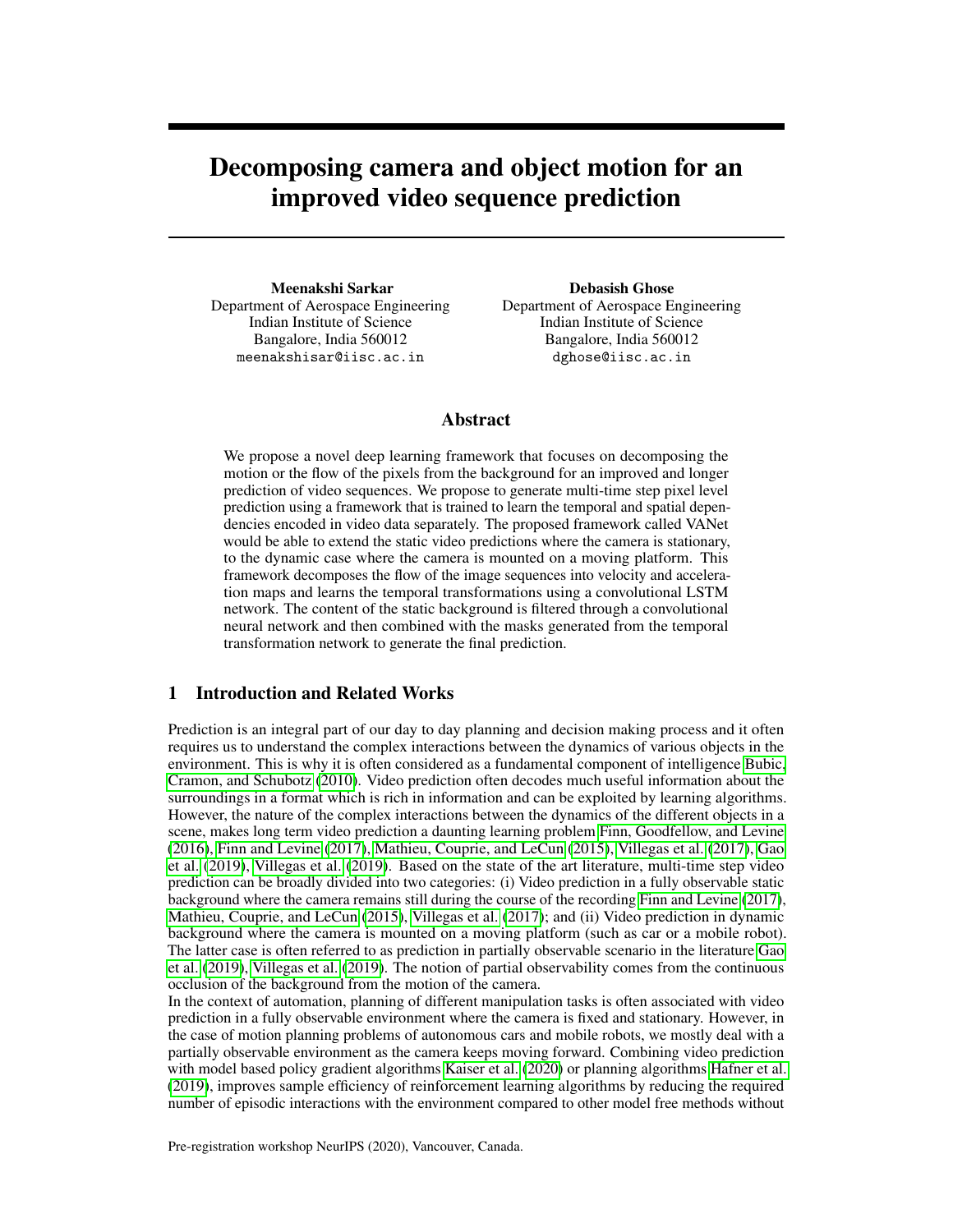compromising performance. Moreover, [Ebert et al.](#page-6-7) [\(2018\)](#page-6-7), [Dasari et al.](#page-6-8) [\(2020\)](#page-6-8) have recently shown us how visual predictions can aid the robot control problems, especially in unstructured environments. In the last decade the major focus of understanding spatio-temporal dynamics of video prediction was mostly confined to the case of fully observable environments with static cameras [Srivastava,](#page-7-2) [Mansimov, and Salakhudinov](#page-7-2) [\(2015\)](#page-7-2), [Oh et al.](#page-6-9) [\(2015\)](#page-6-9), [Vondrick, Pirsiavash, and Torralba](#page-7-3) [\(2015\)](#page-7-3), [Finn, Goodfellow, and Levine](#page-6-1) [\(2016\)](#page-6-1), [Mathieu, Couprie, and LeCun](#page-6-3) [\(2015\)](#page-6-3), [Villegas et al.](#page-7-0) [\(2017\)](#page-7-0), [Xu,](#page-7-4) [Ni, and Yang](#page-7-4) [\(2018\)](#page-7-4), [Wichers et al.](#page-7-5) [\(2018\)](#page-7-5). Most of these frameworks exploit some form of optical flow and content decomposition paradigm to generate pixel level predictions. Many times these predictions were coupled with an adversarial training in order to generate realistic images. However, with the availability of high compute power, there is a recent trend in generating high fidelity video predictions with various generative architectures such as Generative Adversarial Networks (GAN) and Variational Autoencoders (VAE) [Liang et al.](#page-6-10) [\(2017\)](#page-6-10), [Denton and Fergus](#page-6-11) [\(2018\)](#page-6-11), [Babaeizadeh et](#page-6-12) [al.](#page-6-12) [\(2018\)](#page-6-12), [Lee et al.](#page-6-13) [\(2018\)](#page-6-13), [Castrejon, Ballas, and Courville](#page-6-14) [\(2019\)](#page-6-14), [Gao et al.](#page-6-4) [\(2019\)](#page-6-4), [Villegas et al.](#page-7-1) [\(2019\)](#page-7-1).

Few of these recent works, [Gao et al.](#page-6-4) [\(2019\)](#page-6-4), [Villegas et al.](#page-7-1) [\(2019\)](#page-7-1) tried to address the partial observability problem in dynamic scene prediction with the 'hallucination' powers of the generative (GAN and VAE) models. While these frameworks seem to generate realistic predictions for the moving camera problem, their accuracy comes at the cost of high on-board compute capabilities, a luxury most robotics engineer cannot afford for a small or medium scale robot.

Instead of using stochastic frameworks, We focus on addressing this problem by understanding the physics of the motion in two different inertial frames: one associated with the moving camera and the other one associated with the dynamic objects in the scene. Our framework is designed with the simple idea of understanding the relative velocity of the object as it appears in the inertial frame associated with the camera. For a motion planning problem, the realistic approximation of the scene in the background does not play any significant role. However, the performance of the motion planner or the policy generator would largely depend upon how accurately we can approximate the relative motion of the objects in the scene with respect to the camera. The objects would appear to move faster or slower than their original velocities in the image frames as the velocity of the camera influences the relative velocities of the objects. This observation led to the idea of decomposing the flow of the pixels into two different components of velocity and acceleration. Previous works [Villegas et al.](#page-7-0) [\(2017\)](#page-7-0) on decomposition of video sequences into motion and content, stopped at understanding the velocity maps or first order pixel difference maps of two consecutive frames. Those frameworks work well for fully observable scenarios where the camera is stationary. However, when the recording agent itself is dynamic, we need to decompose the motion further into the second order pixel difference maps that we refer as acceleration maps along with the velocity maps. Deterministic models often suffer from the problem of collective averaging of predicted pixels values which often result in blurry image frames compared to their stochastic counterparts. However, unlike VAEs deterministic models do not require large computational resources which makes them suitable for small scale robotic applications and this is why we propose to study the comparative performance of the proposed second order deterministic visual prediction model with stochastic frameworks such as SVAP [Lee et al.](#page-6-13) [\(2018\)](#page-6-13) and SVG [Denton and Fergus](#page-6-11) [\(2018\)](#page-6-11)

In this paper we propose to conduct a fairly extensive empirical study on the performance of our generalised physics based deterministic prediction framework and compare it to the state of the art generative architectures in the context of a generalised problem of video prediction in a partially observable environment. We also propose a new cost function that we believe will help the deep frameworks learn to reconstruct the velocity and acceleration maps associated with each video frame.

## <span id="page-1-0"></span>2 Our Approach

For a generalised set up where the camera is mounted on a dynamic platform moving on a smooth trajectory, the relative velocity vector of any object appearing on the camera frame keeps getting modified. We intend to capture the dynamics of this changing relative velocity vector with a first order pixel difference or velocity map and a second order pixel difference map that we call acceleration map. This is why we need 3 consecutive image frames ( $\mathbf{x}_t$ ,  $\mathbf{x}_{t-1}$ ,  $\mathbf{x}_{t-2}$ ) at timestep  $t$ ,  $t - 1$  and  $t - 2$ to make prediction of the future frame  $x_{t+1}$  at timestep  $t+1$ , where  $x_t \in \mathbb{R}^{w \times h \times c}$  represents the image frame at time t with dimension  $w \times h \times c$ . Due to the physics based design of our framework our network is highly interpretable. Our framework can be thought of as the next generation and more improved version of the Motion and Content network (MCNet) proposed by [Villegas et al.](#page-7-0)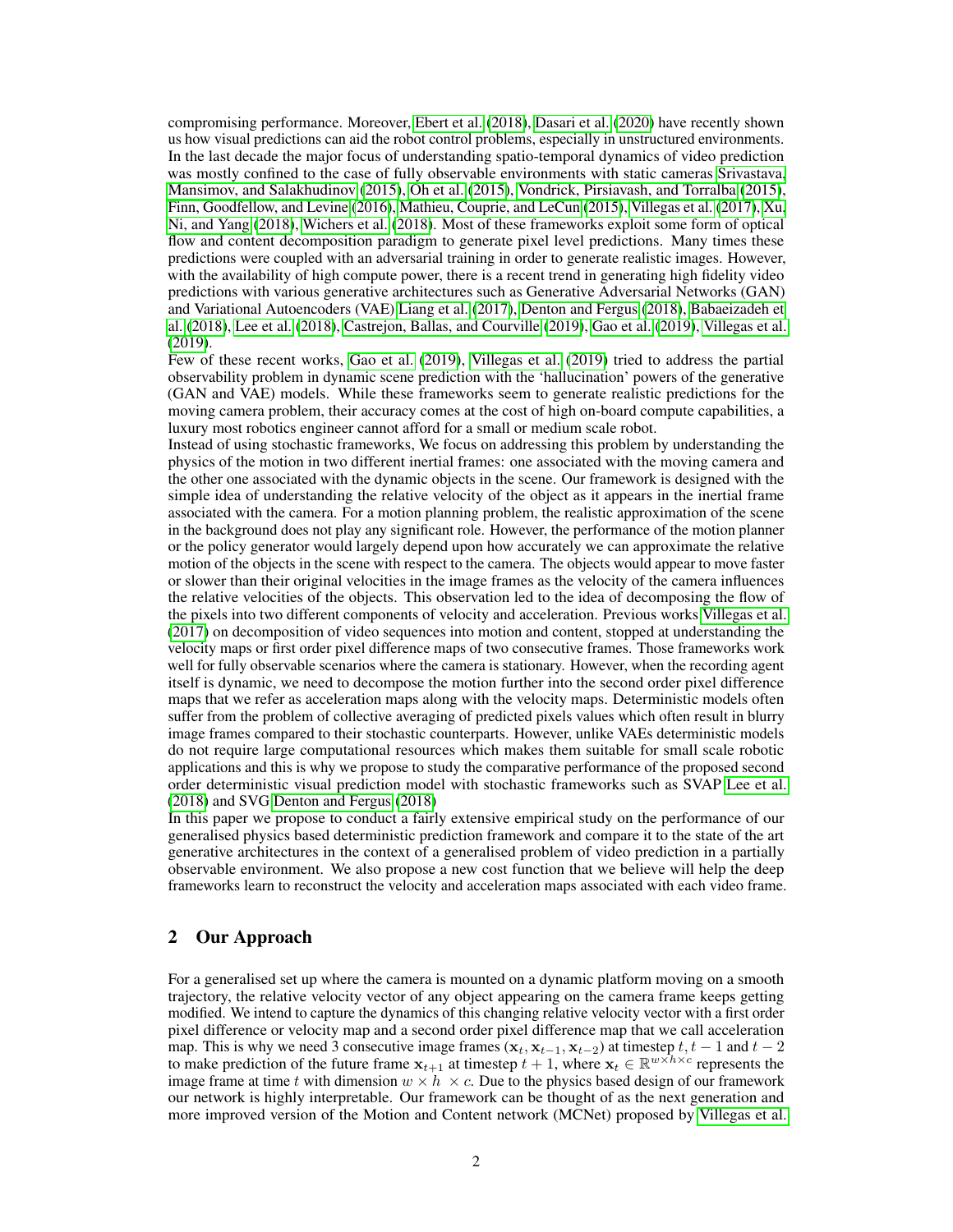

<span id="page-2-0"></span>Figure 1: Architecture of VANet while being trained on the KITTI raw dataset. The network learns the temporal dependencies from the velocity and acceleration encoders which takes the first and second order pixel difference maps as inputs, respectively. The content encoder takes the last or  $n^{th}$ frame as input to encode the spatial information. Content convolution network combines the spatial encoding with the motion features. Similarly, the residues from the content, velocity and acceleration encoders are fused together in the residue convolution network. Finally, the decoder generates the predicted future frame.

[\(2017\)](#page-7-0). While MCNet pioneered the idea of disentangling first order pixel difference map from images sequences with a motion encoder for unsupervised video prediction, we further generalised it to incorporate the complex interactions between the dynamics of the camera and object inertial frames. The entire algorithm which we refer to as the Velocity Acceleration Network (VANet) as shown in figure [1,](#page-2-0) can be decomposed into the following components:

• Velocity Encoder: The velocity encoder  $(f^{vel})$ , parameterised with  $\theta^{vel}$ , is designed to capture the temporal dependencies embedded in the velocity map of two consecutive image frames,  $x_t$  and  $x_{t-1}$  at time t and  $t-1$ , respectively. This network takes the velocity map  $v_t = (x_t - x_{t-1}) \in \mathbb{R}^{w \times h \times c}$  at time t as input and maps them into two tensors: velocity feature encoding  $\mathbf{v}_t^{en} \in \mathbb{R}^{w^{'} \times h^{'} \times c^{'}}$  and the memory cell state  $\mathbf{c}_t^{vel} \in \mathbb{R}^{w^{'} \times h^{'} \times c^{'}}$  at time  $t$ as:

$$
(\mathbf{v}_t^{en}, \mathbf{c}_t^{vel}) = f^{vel}(\mathbf{v}_t, \mathbf{v}_{t-1}^{en}, \mathbf{c}_{t-1}^{vel}; \theta^{vel})
$$
(1)

The memory cell state  $\mathbf{c}_t^{vel}$  captures the temporal structure embedded in the velocity maps of  $v_{1:t}$ .  $f^{vel}$  is designed with convolutional LSTM [Shi et al.](#page-7-6) [\(2015\)](#page-7-6) networks and, in essence, embeds the velocity component of the pixel space into a low dimensional spatio-temporal feature space.

• Acceleration Encoder: The acceleration encoder  $(f^{acc})$  parameterised with  $\theta^{acc}$  is designed in the same image as of the velocity encoder with only difference of capturing the temporal dependencies embedded in the acceleration map of two consecutive velocity maps,  $v_t$  and  $v_{t-1}$  at time t and  $t-1$  respectively. This network takes acceleration map  $\mathbf{a}_t = \mathbf{v}_t - \mathbf{v}_{t-1} \in \mathbb{R}^{w \times h \times c}$  as input and generates two tensors: acceleration feature encoding  $\mathbf{a}_t^{en} \in \mathbb{R}^{w' \times h' \times c'}$  and the memory cell state  $\mathbf{c}_t^{acc} \in \mathbb{R}^{w' \times h' \times c'}$  at time t as follows:

$$
(\mathbf{a}_t^{en}, \mathbf{c}_t^{acc}) = f^{acc}(\mathbf{a}_t, \mathbf{a}_{t-1}^{en}, \mathbf{c}_{t-1}^{acc}; \theta^{acc})
$$
(2)

The memory cell state  $c_t^{acc}$  captures the temporal structure embedded in the acceleration maps of  $a_{1:t}$ . This encoder is also designed with convolutional LSTM networks and maps the acceleration component of the pixel space into a low dimensional spatio-temporal feature space.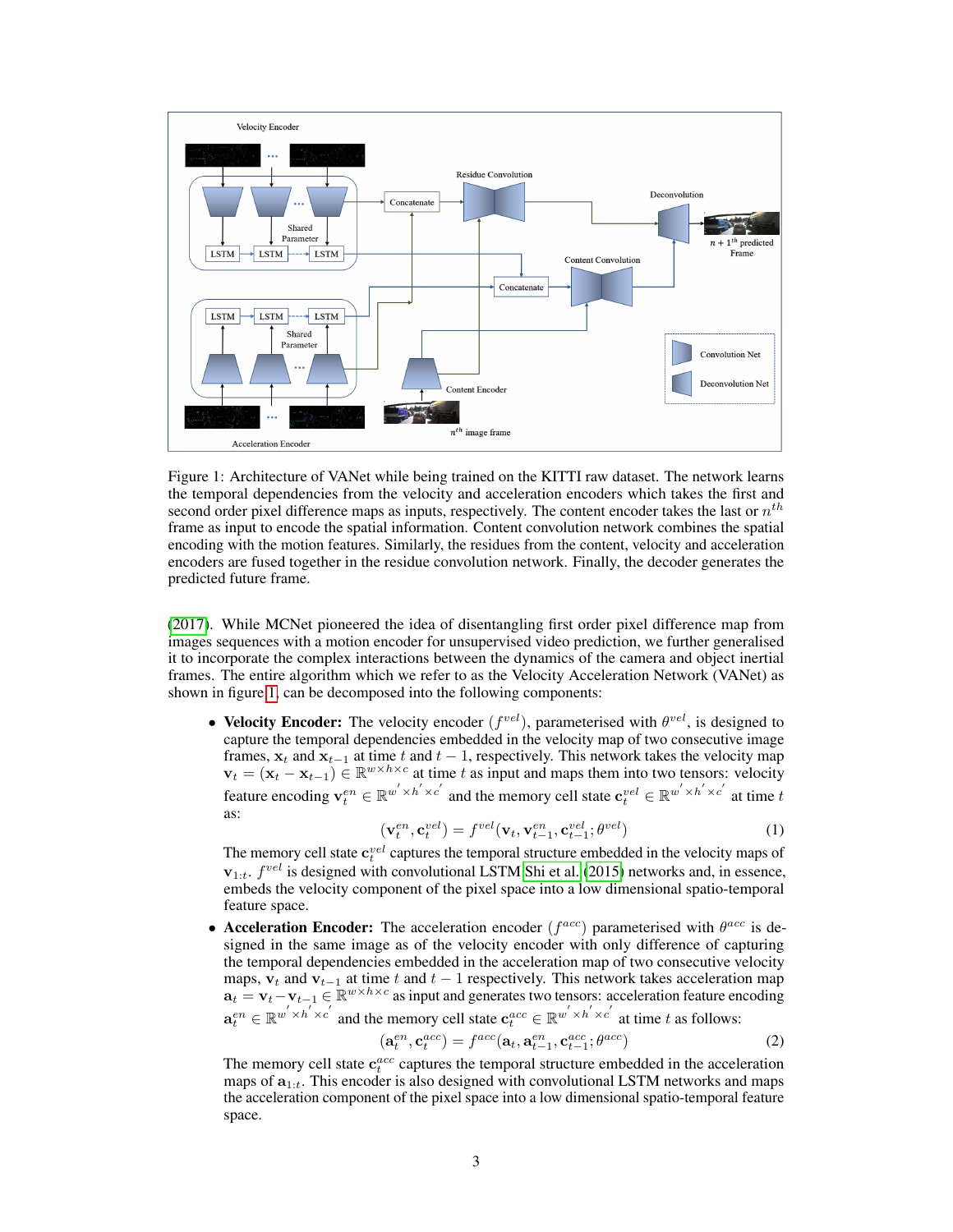• Content Encoder: The content encoder  $(f^{con})$  parameterised with  $\theta^{con}$  is designed to encapsulate the spatial information embedded in the latest image frame  $x_t$  with a convolutional neural network. The idea here is to map the high dimensional image frames  $\mathbf{x}_t \in \mathbb{R}^{w \times h \times c}$ into a low dimensional spatial feature embedding  $\mathbf{x}_t^{en} \in \mathbb{R}^{w' \times h' \times c'}$ . Mathematically, it can be represented as:

$$
\mathbf{x}_t^{en} = f^{con}(\mathbf{x}_t; \theta^{con})
$$
\n(3)

• Content Convolution Network: This is the part where we start combining the spatial encoding  $\mathbf{x}_t^{en}$  coming from the content encoder network with the motion encoding of  $\mathbf{v}_t^{en}$  and  $\mathbf{a}_t^{en}$ . We first combine velocity and acceleration encoding,  $[\mathbf{v}_t^{en}, \mathbf{a}_t^{en}] \in \mathbb{R}^{w' \times h' \times 2c'}$ , through convolution operations to create the final relative velocity encoding  $\mathbf{v}_{rel_t}^{en} \in \mathbb{R}^{w' \times h' \times c'}$  as:

$$
\mathbf{v}_{rel_t}^{en} = f^{motion}([\mathbf{v}_t^{en}, \mathbf{a}_t^{en}]; \theta^{motion})
$$
\n(4)

We then combine the relative velocity encoding  $\mathbf{v}_{rel}^{en}$  with the spatial feature encoding tensor  $x_t^{en}$  with layers of convolution operation and generate the spatio-temporal feature embedding for the next time-step,  $\hat{\mathbf{x}}_{t+1}^{en} \in \mathbb{R}^{w^{'} \times h^{'} \times c^{'}}$  given as

$$
\hat{\mathbf{x}}_{t+1}^{en} = f^{conv}([\mathbf{x}_t^{en}, \mathbf{v}_{rel_t}^{en}]; \theta^{conv})
$$
\n(5)

Here,  $f<sup>motion</sup>$  and  $f<sup>conv</sup>$  are both designed using CNN having bottle-neck architecture [\(Hinton and Salakhutdinov](#page-6-15) [\(2006\)](#page-6-15)), that first projects tensor pairs  $[\mathbf{v}_t^{en}, \mathbf{a}_t^{en}]$  and  $[\mathbf{x}_t^{en}, \mathbf{v}_{rel_t}^{en}]$ into a low dimensional feature space and then pull back to the original feature space of  $w^{'}\times h^{'}\times c^{'}$ .

• Residue Convolution Network: The idea of temporal transformation of the residues generated from the  $f^{con}$  in order to compensate for the loss of information from mapping the high dimensional image frames  $\mathbf{x}_t \in \mathbb{R}^{w \times h \times c}$  to a low dimensional feature space  $\mathbf{x}_t^{en} \in \mathbb{R}^{w' \times h' \times c'}$  was first introduced in [Villegas et al.](#page-7-0) [\(2017\)](#page-7-0). We carry forward the same idea of multi-scale motion-content residue network but with our modified relative residue velocity encoding  $[\tilde{\mathbf{v}}_{rel_t}^{en}]^i \in \mathbb{R}^{w^i \times h^i \times c^i}$  at layer *i* given as:

$$
[\tilde{\mathbf{v}}_{rel_t}^{en}]^i = f_{res}^{motion}([\tilde{\mathbf{v}}_t^{en}, \tilde{\mathbf{a}}_t^{en}]; \theta_{res}^{motion})^i
$$
 (6)

where,  $[\tilde{\mathbf{v}}_t^{en}]^i$  and  $[\tilde{\mathbf{a}}_t^{en}]^i$  are the residue velocity and acceleration encoding from the  $i^{th}$ layer of  $f^{vel}$  and  $f^{acc}$ , respectively. The relative residue velocity encoding  $[\check{\mathbf{v}}_{rel_t}^{en}]^i$  is then combined with the content residue  $[\check{\mathbf{x}}_t^{en}]^i$  generated from the  $i^{th}$  layer of  $f^{con}$  as:

$$
[\mathbf{r}_{t+1}^{en}]^i = f_{res}^{conv}([\mathbf{\check{x}}_t^{en}, \mathbf{\check{v}}_{rel_t}^{en}]; \theta_{res}^{conv})
$$
\n<sup>(7)</sup>

Like the content convolution network,  $f_{res}^{motion}$  and  $f_{res}^{conv}$  also uses the CNN bottle-neck architecture to combine the tensor pair of  $[\check{v}_t^{en}, \check{a}_t^{en}]$  and  $[\check{x}_t^{en}, \check{v}_{rel_t}^{en}]$ .

• Decoder: Finally we up-pool the spatio-temporal feature embedding  $\hat{\mathbf{x}}_{t+1}^{en}$  and combine it with the residual encoding of  $[r_{t+1}^{en}]^i$  in a layer wise manner to generate the final prediction of  $\mathbf{\tilde{x}}_{t+1}$ . The decoder network  $g^{dec}$  is responsible to map the reduced dimensional  $\mathbf{\hat{x}}_{t+1}^{en}$   $\in$  $\mathbb{R}^{w' \times h' \times c'}$  back into the high dimensional pixel level representation of  $\tilde{\mathbf{x}}_{t+1} \in \mathbb{R}^{w \times h \times c'}$ which is same as the original image frames.

$$
\tilde{\mathbf{x}}_{t+1} = g^{dec}([\hat{\mathbf{x}}_{t+1}^{en}, \mathbf{r}_{t+1}^{en}; \theta^{dec})
$$
\n(8)

Where,  $\mathbf{r}_{t+1}^{en}$  is a list of all residual encoding from  $f_{res}^{conv}$  from all its layers. the decoder,  $g^{dec}$  uses deconvolutional neural networks [Zeiler, Taylor, and Fergus](#page-7-7) [\(2011\)](#page-7-7) which basically consists of multiple successive operations of deconvolution, rectification and unpooling. The residual embeddings from  $f_{res}^{\tilde{conv}}$  is combined via the connection between the Residual Convolution Network and the decoder in a layer-wise manner. The final output layer is passed through a tanh non-linearity.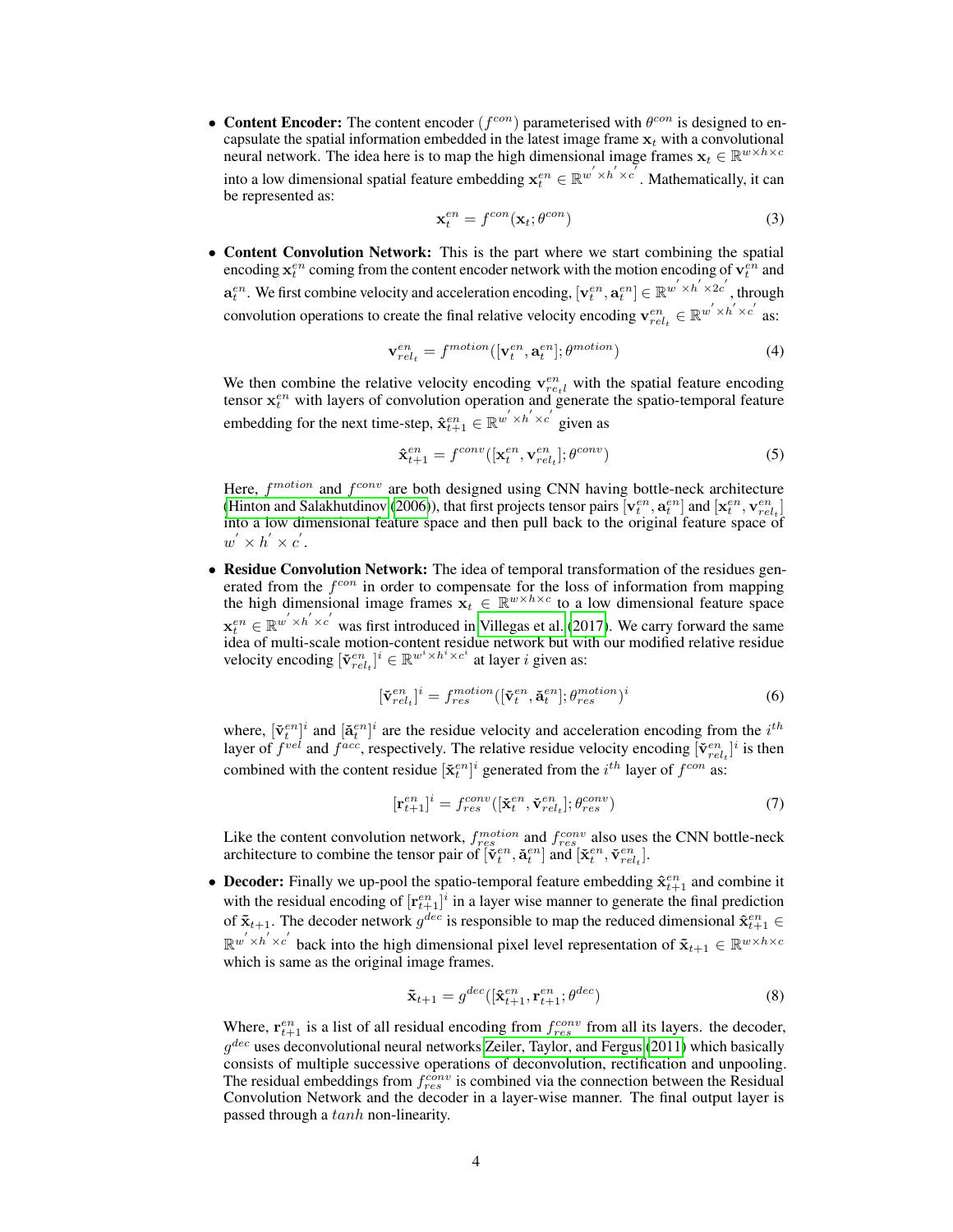## 3 Inference and Training

#### 3.1 Inference of multi-time step prediction:

In section [2](#page-1-0) we discussed how to make prediction for immediate future frame  $x_{t+1}$  at time-step t with image frames  $x_t$ ,  $x_{t-1}$  and  $x_{t-2}$  at timesteps {t, t − 1 and t − 2} and velocity maps  $v_t$  and  $v_{t-1}$ . However, for multi-time step prediction, our network observes the velocity and acceleration maps for last n frames as the difference between image frames  $x_t$  and  $x_{t-1}$  and velocity maps  $v_t$  and  $v_{t-1}$ where  $t \in \{2, n\}$  and we assume  $x_1$  is the first observed frame. From this history of past n frames the velocity and acceleration encoders learns the relative pixel dynamics of the scene and then the final frame  $x_n$  is given as input to the Content Encoder. The network then transforms  $x_n$  into  $\tilde{x}_{t+1}$  with the learned dynamics features. For  $t \in [n+1, n+T]$  where T is the desired number of prediction steps, VANet starts using its own prediction as input to generate the velocity and acceleration maps.

#### 3.2 Training and Loss function:

Since, VANet shares many structural similarities with the architecture of MCNet in [Mathieu, Couprie,](#page-6-3) [and LeCun](#page-6-3) [\(2015\)](#page-6-3), we also divided our loss function  $\mathcal L$  into 2 major sub-loss functions as:

<span id="page-4-3"></span>
$$
\mathcal{L} = \alpha \mathcal{L}_{image} + \beta \mathcal{L}_{adv} \tag{9}
$$

where,  $\mathcal{L}_{image}$  and  $\mathcal{L}_{adv}$  constitutes the image loss and loss from adversarial training respectively, and  $\alpha, \beta \in \mathbb{R}^+$ . We further subdivide  $\mathcal{L}_{image}$  into two components: (i) reconstruction loss  $\mathcal{L}_{recon}$ and (ii) the total gradient difference loss  $\mathcal{L}_{TGDL}$  given as:

$$
\mathcal{L}_{image} = \mathcal{L}_{recon} + \mathcal{L}_{TGDL} \tag{10}
$$

The reconstruction loss:  $\mathcal{L}_{recon}$  is the total  $L_p$  norm distance between the ground truth image frame  $x_{n+i}$  and predicted future frames  $\tilde{x}_{t+i}$  for  $i \in \{1, T\}$  averaged over the entire dataset of  $D = \{x_{1, \ldots, n, n+1, \ldots, n+T}\}_{i=1}^{N}$ . p can be 1 or 2, and is given by:

$$
\mathcal{L}_{recon}(\mathbf{x}_{n+1:n+T}, \tilde{\mathbf{x}}_{n+1:n+T}) = \sum_{i=n+1}^{n+T} ||\mathbf{x}_{n+i} - \tilde{\mathbf{x}}_{n+i}||^p
$$
(11)

We introduce the total gradient difference loss  $\mathcal{L}_{TGDL}$  which is further divided into gradient difference loss from the predicted image frames:  $\mathcal{L}_{GDL}$  and velocity gradient difference loss from the velocity maps generated from the predicted image frames:  $\mathcal{L}_{VGDL}$ . This is expressed as:

<span id="page-4-2"></span><span id="page-4-0"></span>
$$
\mathcal{L}_{TGL} = \mathcal{L}_{GDL} + \mathcal{L}_{VGDL} \tag{12}
$$

<span id="page-4-1"></span>
$$
\mathcal{L}_{GDL}(\mathbf{x}, \tilde{\mathbf{x}}) = \sum_{t=n+1}^{n+T} \sum_{i,j}^{w,h} ||\mathbf{x}_{t,i,j} - \mathbf{x}_{t-1,i,j}|| - |\tilde{\mathbf{x}}_{t,i,j} - \tilde{\mathbf{x}}_{t-1,i,j}||^{\lambda} + + ||\mathbf{x}_{t,i,j} - \mathbf{x}_{t,i-1,j}|| - |\tilde{\mathbf{x}}_{t,i,j} - \tilde{\mathbf{x}}_{t,i-1,j}||^{\lambda} + ||\mathbf{x}_{t,i,j} - \mathbf{x}_{t,i,j-1}|| - |\tilde{\mathbf{x}}_{t,i,j} - \tilde{\mathbf{x}}_{t,i,j-1}||^{\lambda}
$$
\n(13)

 $\mathcal{L}_{GDL}$  in Eq. [\(12\)](#page-4-0) is similar to the  $\mathcal{L}_{gdl}$  loss in [Villegas et al.](#page-7-0) [\(2017\)](#page-7-0) in that it gives an average of the gradient difference loss between the predicted frames and ground truth. However, unlike [Villegas et al.](#page-7-0) [\(2017\)](#page-7-0), we also add the component of temporal difference loss:  $||\mathbf{x}_{t,i,j}-\mathbf{x}_{t-1,i,j}|-|\mathbf{\tilde{x}}_{t,i,j}-\mathbf{\tilde{x}}_{t-1,i,j}||^{\lambda}$ to the expression of  $\mathcal{L}_{GDL}$  in Eq. [\(13\)](#page-4-1), so that the velocity encoder can learn the pixel dynamics more efficiently. Here,  $\lambda$  can be chosen to be 1 or 2.

$$
\mathcal{L}_{VGDL}(\mathbf{x}, \tilde{\mathbf{x}}) = \sum_{t=n+1}^{n+T} \sum_{i,j}^{w,h} ||\mathbf{v}_{t,i,j} - \mathbf{v}_{t-1,i,j}|| - |\tilde{\mathbf{v}}_{t,i,j} - \tilde{\mathbf{v}}_{t-1,i,j}||^{\lambda} + + ||\mathbf{v}_{t,i,j} - \mathbf{v}_{t,i-1,j}|| - |\tilde{\mathbf{v}}_{t,i,j} - \tilde{\mathbf{v}}_{t,i-1,j}||^{\lambda} + ||\mathbf{v}_{t,i,j} - \mathbf{v}_{t,i,j-1}|| - |\tilde{\mathbf{v}}_{t,i,j} - \tilde{\mathbf{v}}_{t,i,j-1}||^{\lambda}
$$
(14)

The expression for velocity gradient difference loss  $\mathcal{L}_{VGDL}$  given in Eq. [\(14\)](#page-4-2) is similar to that of  $\mathcal{L}_{GDL}$  in Eq. [\(13\)](#page-4-1) with the replacement of x and  $\tilde{\mathbf{x}}$  with the ground truth velocity maps v and predicted velocity maps  $\tilde{\mathbf{v}}$ , respectively. The  $\mathcal{L}_{VGDL}$  loss is designed so that the acceleration encoder can disentangle and approximate the motion of the pixel dynamics to the second order.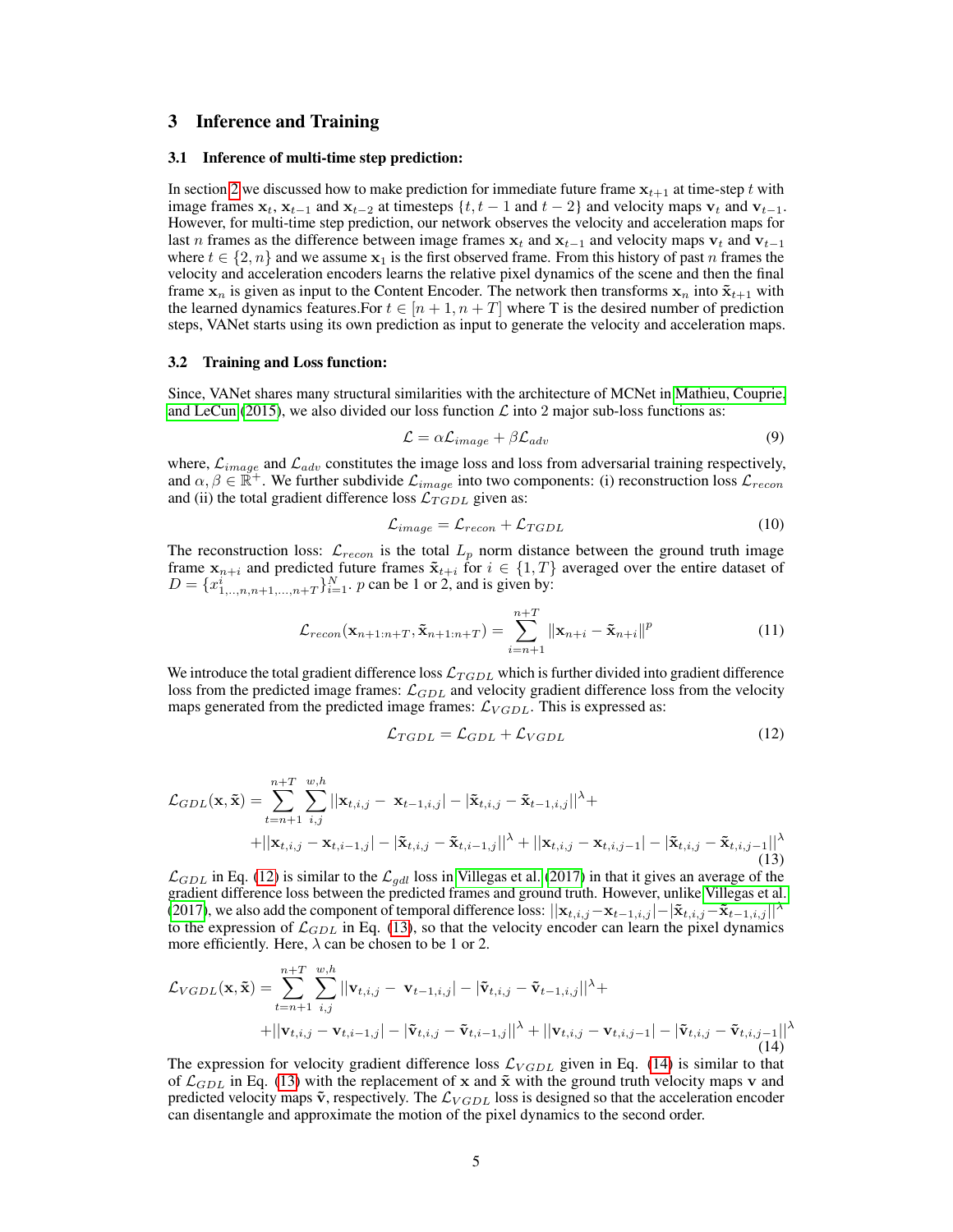Due to the averaging effect to the reconstruction loss  $\mathcal{L}_{image}$  and the blurring effects introduced with the convolution operations, we add an adversarial loss  $\mathcal{L}_{adv}$  to our total loss  $\mathcal{L}$  in Eq. [\(9\)](#page-4-3). Similar to [Mathieu, Couprie, and LeCun](#page-6-3) [\(2015\)](#page-6-3),  $\mathcal{L}_{adv}$  is defined as:

$$
\mathcal{L}_{adv} = -\text{log}D([\mathbf{x}_{1:n}, G(\mathbf{x}_{1:n})]) \tag{15}
$$

where,  $[\mathbf{x}_{1:n}]$  is the concatenation of all input images and  $G(\mathbf{x}_{1:n}) = [\tilde{\mathbf{x}}_{n+1:n+T}]$  generates the concatenation of all the predicted future images and  $[x_{n+1:n+T}]$  is the concatenation of all ground truth images.  $D(.)$  is the output from the discriminator network which is trained with the loss function as:

$$
\mathcal{L}_{dec} = \log D([\mathbf{x}_{1:n}, [\mathbf{x}_{n+1:n+T}]) - \log(1 - D([\mathbf{x}_{1:n}, G(\mathbf{x}_{1:n})]))
$$
(16)

## 4 Experimental Setup and Methodology

In order to test the proposed framework, we plan to test it at 3 different task objective following similar empirical analysis done by [Villegas et al.](#page-7-1) [\(2019\)](#page-7-1). We plan to evaluate the performance of the network with respect to the structural integrity of the predicted frames with respect to the ground truth. We plan to conduct rigorous studies using five different metrics: Peak Signal-to-Noise Ratio (PSNR), Structural Similarity (SSIM), VGG Cosine Similarity, Fréchet Video Distance (FVD). We also plan to conduct a comparative analysis of the relative computational load of VANet with respect to other SOTA models such as SAVP [Lee et al.](#page-6-13) [\(2018\)](#page-6-13) and SVG [Denton and Fergus](#page-6-11) [\(2018\)](#page-6-11) and MCNet [Villegas et al.](#page-7-0) [\(2017\)](#page-7-0). While SVAP and SVG are computationally heavy generative models, MCNet is deterministic and shares a lot of similarity with the architecture if VANet.

- 1. Object Interaction We would like to evaluate our network on the BAIR robot push datset given by [Ebert et al.](#page-6-16) [\(2017\)](#page-6-16) in order to evaluate its performance in different object interaction tasks. This dataset represents the interaction between different objects and a manipulator. We anticipate that due to the stochastic nature of the interaction between the objects and the manipulator, our deterministic model might face some limitation in long term prediction tasks. However, this type of detailed comparative analysis would help us establish a baseline for the limitation of deterministic video prediction networks in comparison to their stochastic neighbors like SAVP [Lee et al.](#page-6-13) [\(2018\)](#page-6-13) or SVG [Villegas et al.](#page-7-1) [\(2019\)](#page-7-1).
- 2. Structured Motion One of the well established structured motion prediction datasets is the KTH [Schuldt, Laptev, and Caputo](#page-6-17) [\(2004\)](#page-6-17) human action dataset. Although this dataset is recorded in a fully observable setting, tracking the complex human motion for long duration is a daunting task. Thus, comparing the performance of VANet with SAVP, SVG and MCNet will establish how our proposed framework performs in comparison to the state of the art generative as well as deterministic methods. The analysis of the comparative performance between VANet and MCNet would of particular interest here as it would help us understand whether the proposed generalised approach toward decomposing motion into velocity and acceleration maps provides any improvement or not.
- 3. Partial Observability Given the primary objective of the proposed VANet is to generate predictions of object motion in a partially observable scenario, we plan to focus majority of our testing and comparative analysis on this type of tasks. Right now, the only dataset that provides the scope of analysing our network's performance in a partially observable scenario, is KITTI [Geiger et al.](#page-6-18) [\(2013\)](#page-6-18) dataset. Here, the video is recorded from a camera fixed on the dashboard of a moving car. Thus, the background of the images keeps getting updated and creates complex interactions between the moving objects on the streets and the relative velocity of the camera.

### 4.1 Ablation Study

We also plan to conduct a thorough ablation study on our proposed framework by removing various components from it. If we remove the acceleration encoder from the network we can analyse whether that would affect the network's overall performance in making long term predictions for both fully observable and partially observable cases. Due to modular nature of our proposed loss function we can further simplify the loss function by turning off the effect of  $\mathcal{L}_{VGDL}$  and  $\mathcal{L}_{GDL}$ from propagating through the network. Similarly, we also plan to study the effect of information loss from the convolution operations on the network by training VANet only on the reconstruction loss of  $\mathcal{L}_{adv}$  by removing the adversarial loss  $\mathcal{L}_{adv}$  from  $\mathcal{L}$ .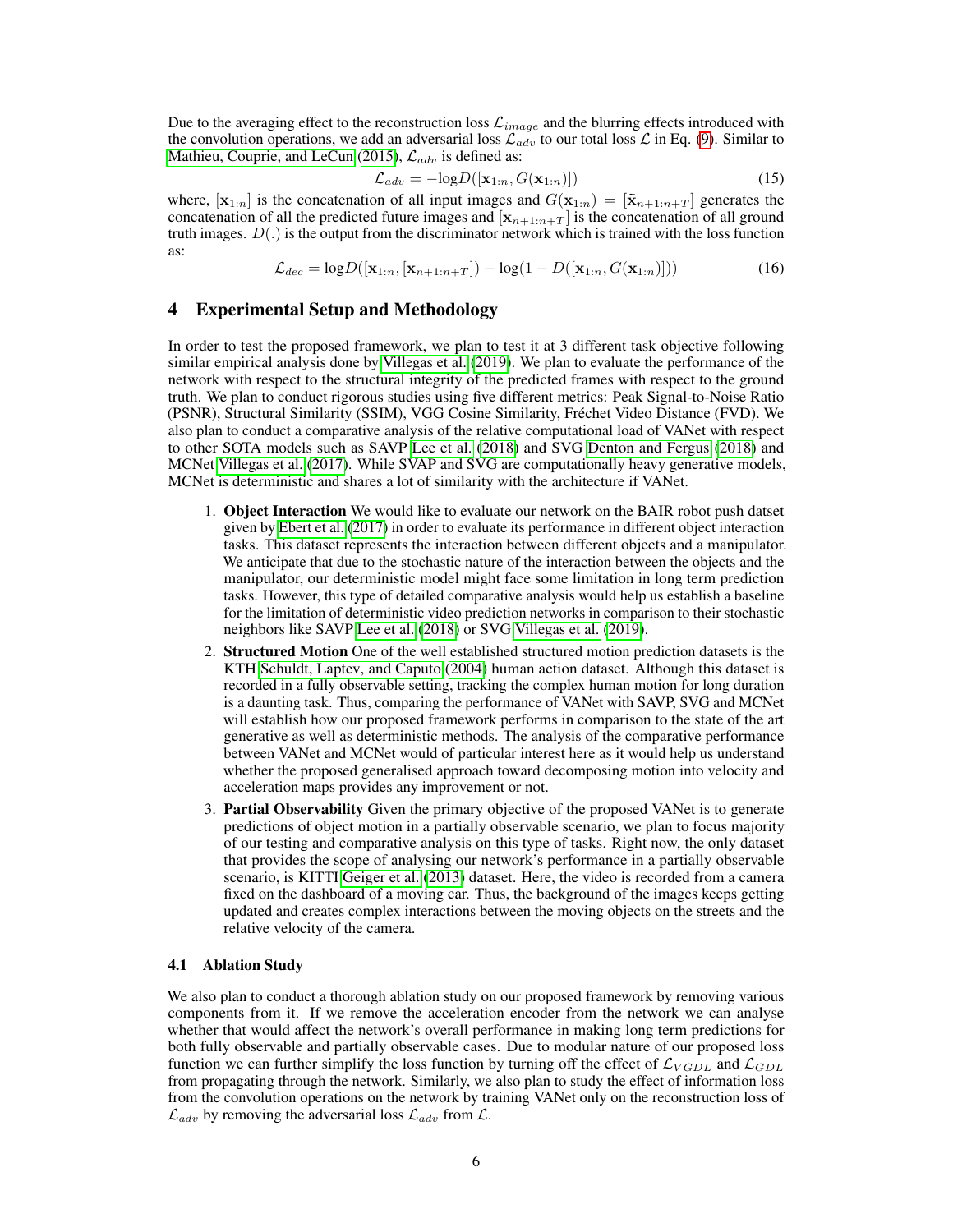## **References**

- <span id="page-6-12"></span>Babaeizadeh, M.; Finn, C.; Erhan, D.; Campbell, R. H.; and Levine, S. 2018. Stochastic variational video prediction.
- <span id="page-6-0"></span>Bubic, A.; Cramon, D. Y. V.; and Schubotz, R. 2010. Prediction, cognition and the brain. *Frontiers in Human Neuroscience* 4.
- <span id="page-6-14"></span>Castrejon, L.; Ballas, N.; and Courville, A. 2019. Improved conditional vrnns for video prediction. In *Proceedings of the IEEE/CVF International Conference on Computer Vision (ICCV)*.
- <span id="page-6-8"></span>Dasari, S.; Ebert, F.; Tian, S.; Nair, S.; Bucher, B.; Schmeckpeper, K.; Singh, S.; Levine, S.; and Finn, C. 2020. Robonet: Large-scale multi-robot learning.
- <span id="page-6-11"></span>Denton, E., and Fergus, R. 2018. Stochastic video generation with a learned prior.
- <span id="page-6-16"></span>Ebert, F.; Finn, C.; Lee, A.; and Levine, S. 2017. Self-supervised visual planning with temporal skip connections. In *Conference on Robot Learning (CoRL)*.
- <span id="page-6-7"></span>Ebert, F.; Finn, C.; Dasari, S.; Xie, A.; Lee, A. X.; and Levine, S. 2018. Visual foresight: Model-based deep reinforcement learning for vision-based robotic control. *CoRR* abs/1812.00568.
- <span id="page-6-2"></span>Finn, C., and Levine, S. 2017. Deep visual foresight for planning robot motion. In *Proc. of IEEE International Conference on Robotics and Automation (ICRA)*, 2786–2793.
- <span id="page-6-1"></span>Finn, C.; Goodfellow, I.; and Levine, S. 2016. Unsupervised learning for physical interaction through video prediction. In *Proc.. of Thirtieth Conference on Neural Information Processing Systems*, NIPS '16, 64–72.
- <span id="page-6-4"></span>Gao, H.; Xu, H.; Cai, Q.-Z.; Wang, R.; Yu, F.; and Darrell, T. 2019. Disentangling propagation and generation for video prediction. In *In Proc.. of the IEEE/CVF International Conference on Computer Vision (ICCV)*.
- <span id="page-6-18"></span>Geiger, A.; Lenz, P.; Stiller, C.; and Urtasun, R. 2013. Vision meets robotics: The kitti dataset. *International Journal of Robotics Research (IJRR)*.
- <span id="page-6-6"></span>Hafner, D.; Lillicrap, T.; Fischer, I.; Villegas, R.; Ha, D.; Lee, H.; and Davidson, J. 2019. Learning latent dynamics for planning from pixels.
- <span id="page-6-15"></span>Hinton, G. E., and Salakhutdinov, R. R. 2006. Reducing the dimensionality of data with neural networks. *Science* 313(5786):504–507.
- <span id="page-6-5"></span>Kaiser, L.; Babaeizadeh, M.; Milos, P.; Osinski, B.; Campbell, R. H.; Czechowski, K.; Erhan, D.; Finn, C.; Kozakowski, P.; Levine, S.; Mohiuddin, A.; Sepassi, R.; Tucker, G.; and Michalewski, H. 2020. Model-based reinforcement learning for atari.
- <span id="page-6-13"></span>Lee, A. X.; Zhang, R.; Ebert, F.; Abbeel, P.; Finn, C.; and Levine, S. 2018. Stochastic adversarial video prediction.
- <span id="page-6-10"></span>Liang, X.; Lee, L.; Dai, W.; and Xing, E. P. 2017. Dual motion gan for future-flow embedded video prediction.
- <span id="page-6-3"></span>Mathieu, M.; Couprie, C.; and LeCun, Y. 2015. Deep multi-scale video prediction beyond mean square error. *CoRR* abs/1511.05440.
- <span id="page-6-9"></span>Oh, J.; Guo, X.; Lee, H.; Lewis, R. L.; and Singh, S. 2015. Action-conditional video prediction using deep networks in atari games. In *Proc.. of the Twenty-ninth International Conference on Neural Information Processing Systems*, NIPS'15, 2863–2871.
- <span id="page-6-17"></span>Schuldt, C.; Laptev, I.; and Caputo, B. 2004. Recognizing human actions: a local svm approach. In *Proceedings of the 17th International Conference on Pattern Recognition (ICPR)*, volume 3, 32–36 Vol.3.